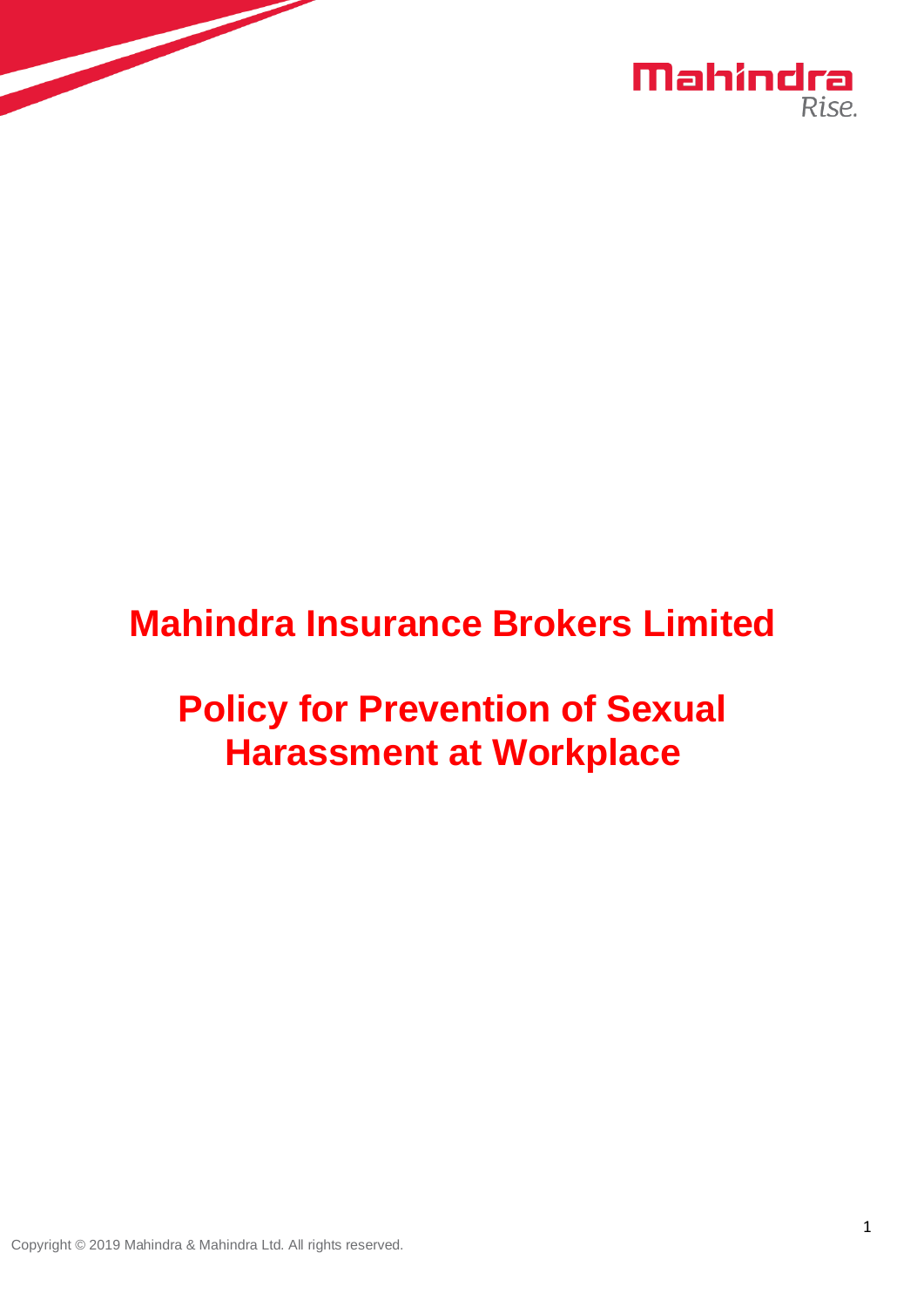

| <b>Name of Document</b>           | Policy for Prevention of Sexual Harassment at<br>Workplace               |
|-----------------------------------|--------------------------------------------------------------------------|
| <b>Version</b>                    | $\overline{2}$                                                           |
| <b>Issuing Authority</b>          | Vedanarayanan Seshadri<br><b>Managing Director Designate</b>             |
| <b>Owner of the Document</b>      | Swati Khadye<br>Head – Information Technology and Digital<br>Initiatives |
| <b>Effective date of document</b> | April 1, 2021                                                            |
| <b>Release Date of version</b>    | May 12, 2021                                                             |
| Date of last review               | Not Applicable                                                           |
| <b>Next review date</b>           | April 1, 2022                                                            |
| <b>Version History</b>            | v1 dated 01/03/2018                                                      |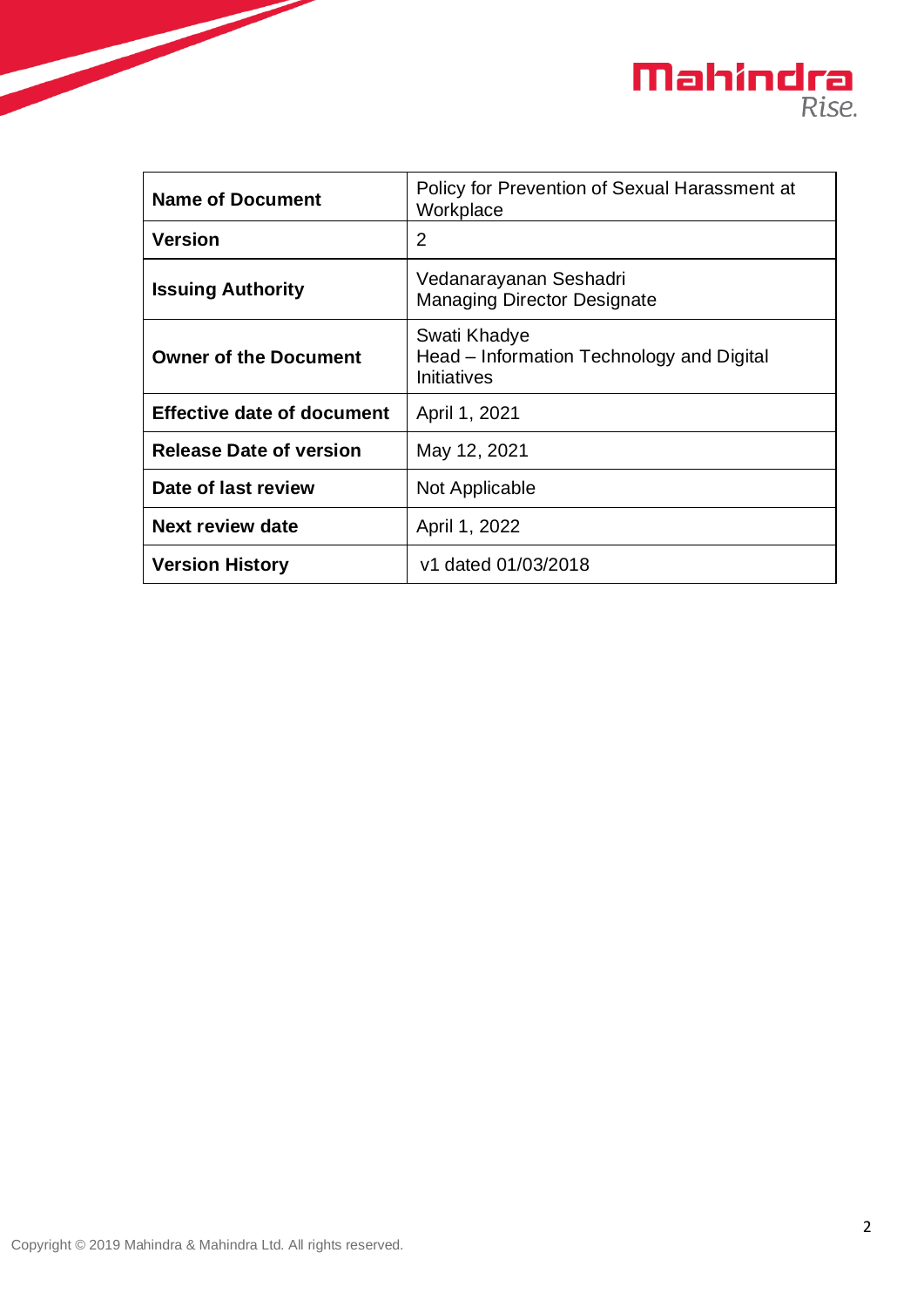

## **CONTENTS**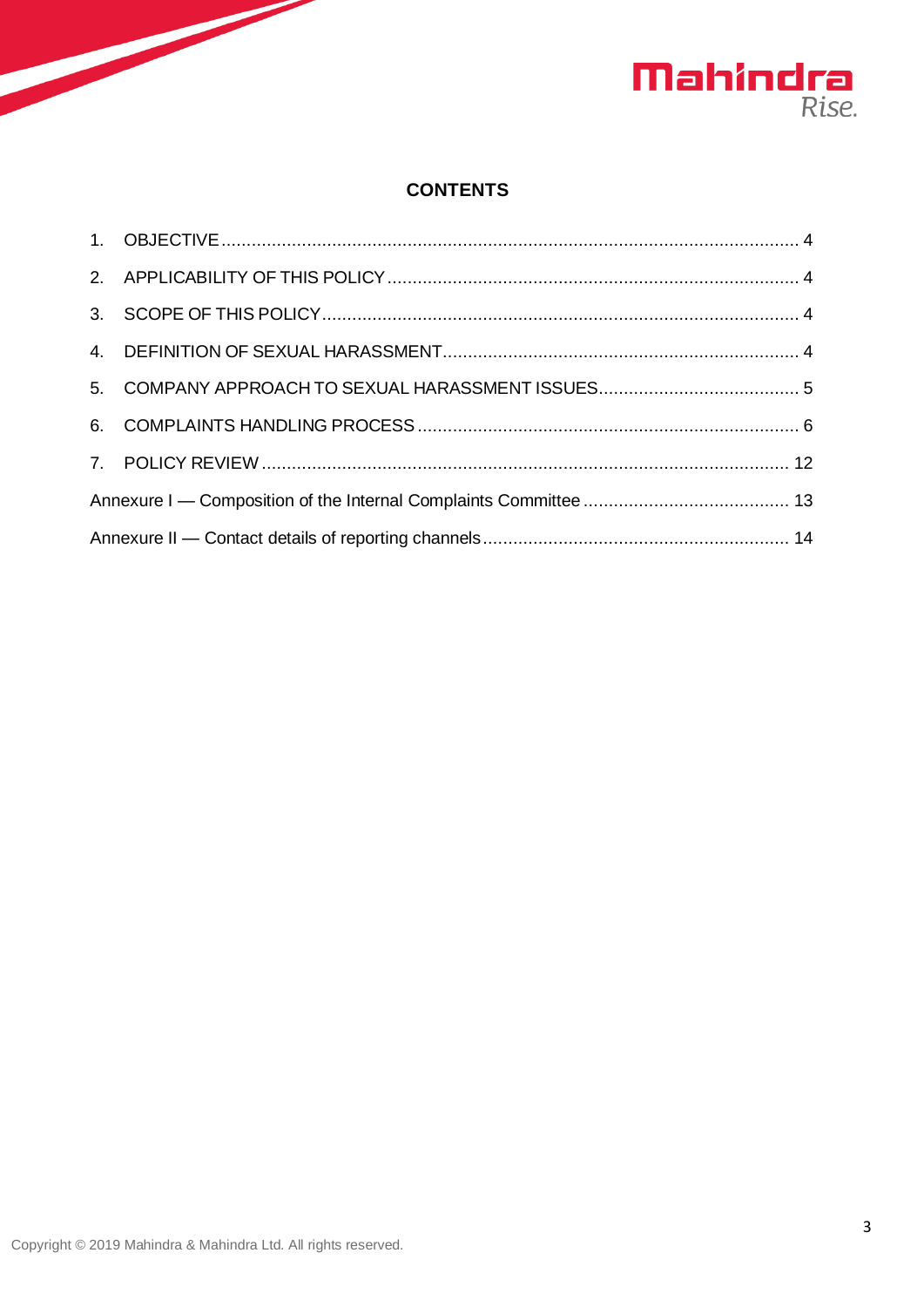

#### **POLICY FOR PREVENTION OF SEXUAL HARASSMENT AT WORKPLACE**

### <span id="page-3-0"></span>**1. OBJECTIVE**

It is our endeavor to keep our workplace at Mahindra Insurance Brokers Ltd ("Company") safe, transparent and friendly for people to work in. Understanding employees and giving them the confidence that their workplace is fair, transparent and safe has been our core philosophy. As per 'Samvaad', the forum for grievance redressal, the Company had adopted a policy on Prevention of Sexual Harassment till February 28, 2018 which was subsequently modified in line with the provisions of 'The Sexual Harassment of Women at Workplace (Prevention, Prohibition and Redressal) Act, 2013'.

## <span id="page-3-1"></span>**2. APPLICABILITY OF THIS POLICY**

This policy applies to:

- i. all personnel, who are employed with the Company including but not limited to permanent, contractual or temporary employees ("Employee");
- ii. all personnel, who visit the Premises of the Company for any purpose, such as customers, visitors etc. ("Aggrieved Person");

## <span id="page-3-2"></span>**3. SCOPE OF THIS POLICY**

This policy would extend to all the locations of the Company. The possible locations could be:

- i. any of the business locations of the Company; or
- ii. any external location visited by an Employee due to or during the course of employment with the Company, such as business locations of other organizations/entities, guest houses, hotels etc.; or
- iii. any mode of transport provided by the Company (or a representative of the Company) to an Employee for undertaking a journey to and from the locations mentioned above.

The definitions under this clause  $3$  (i) – (iii) are together referred to as "Premises".

#### <span id="page-3-3"></span>**4. DEFINITION OF SEXUAL HARASSMENT**

A broad definition of sexual harassment consists of any unwelcome physical, verbal or non-verbal conduct of unnecessary, improper or unwelcome sexual nature and may include one or more of the following acts or behavior (whether directly or by implication):

i. Unwelcome sexual advances, demands or requests for sexual favors, display of sexual visuals, sexual audios, pornographic or obscene material and any other verbal or physical conduct of a sexual nature; or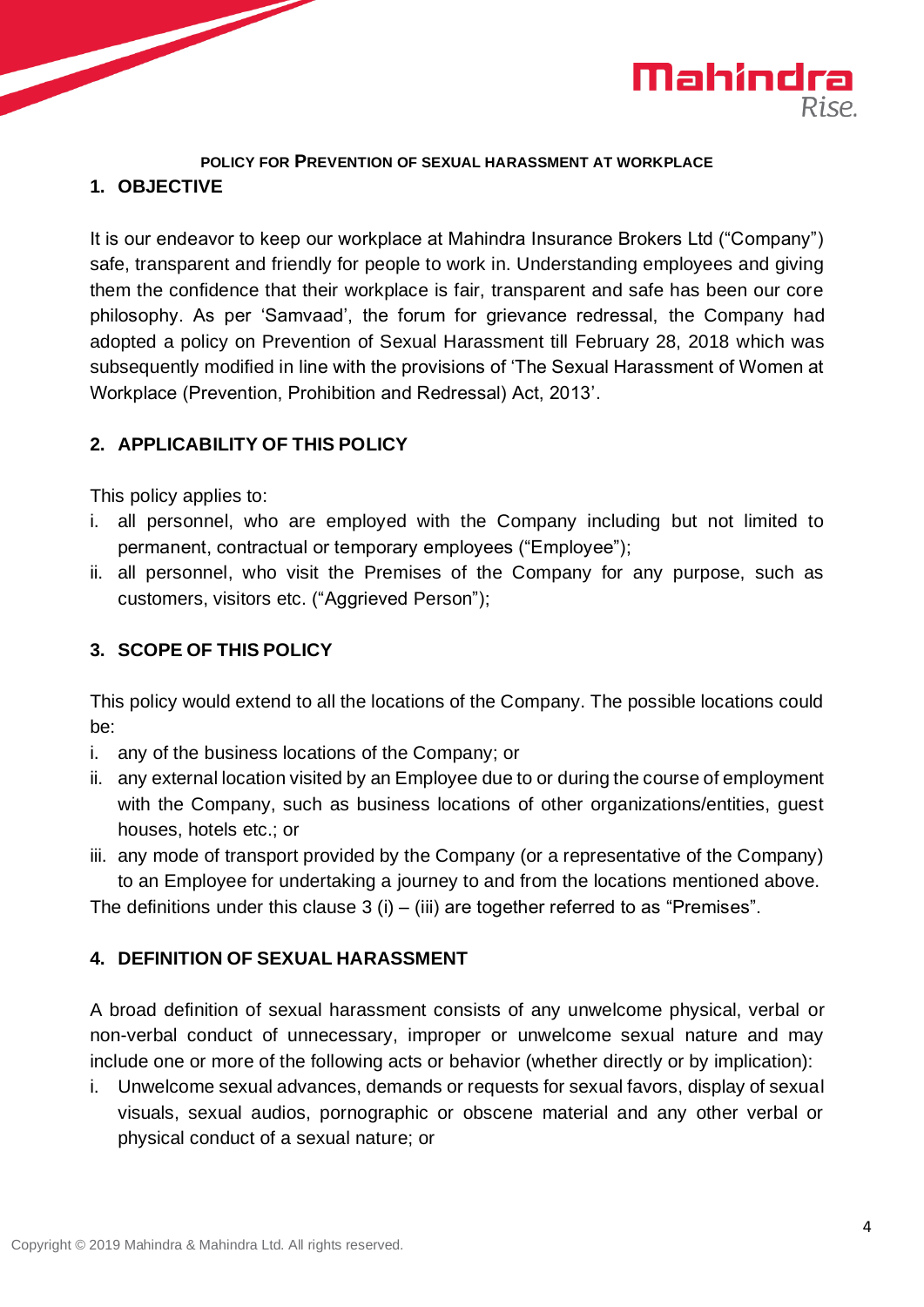ii. Transmitting any message, by mail, telephone, electronic media including social networking websites etc. which is obscene, lewd, suggestive or blatantly sexual in nature; or

**Mahindra** 

- iii. Any explicit or implicit communication wherein a sexual favour or demand, whether by words or actions, is made a condition for an individual's employment, career progress, promotion etc. thereby creating a hostile environment; or
- iv. Sexually charged jokes or remarks and behaviour which have sexually oriented overtones; or
- v. Consistent pattern of unnecessary physical contact and advances, staring or targeting unreasonable attention at an individual in day to day dealings; or
- vi. Any pervasive pattern of behaviour which makes women uncomfortable, insecure or feel humiliated or disadvantaged on the basis of gender differentiation; or
- vii. Stalking or making repeated unnecessary/unwelcome visits to the place of residence; or

viii.Actual sexual assault.

This is only an indicative list of the possible acts and in no way is exhaustive in nature.

## <span id="page-4-0"></span>**5. COMPANY APPROACH TO SEXUAL HARASSMENT ISSUES**

The company views all incidents of sexual harassment seriously and follows a **zero tolerance** approach towards any act of sexual harassment. All acts capable of being construed as sexual harassment are prohibited. The principle followed is "**innocent until proven guilty**" and any complaint or report of sexual harassment will be investigated and if proved, appropriate action will be taken against the offending person. The nature and seriousness of the offence will be adjudged by the Committee (defined hereinafter) depending on several factors, including the presence of the following circumstances while the Employee and/or Aggrieved Person was being subjected to any acts of sexual harassment:

- i. implied or explicit promise of preferential treatment in his / her employment; or
- ii. implied or explicit threat of detrimental treatment in his / her employment; or
- iii. implied or explicit threat about his / her present or future employment status; or
- iv. interferes with his / her work or creating an intimidating or offensive or hostile work environment for him / her; or
- v. humiliating treatment likely to affect his / her health or safety.

The circumstances enlisted above are not exhaustive. Every proven act of sexual harassment will be treated as misconduct under the service rules and appropriate action will be undertaken for such misconduct.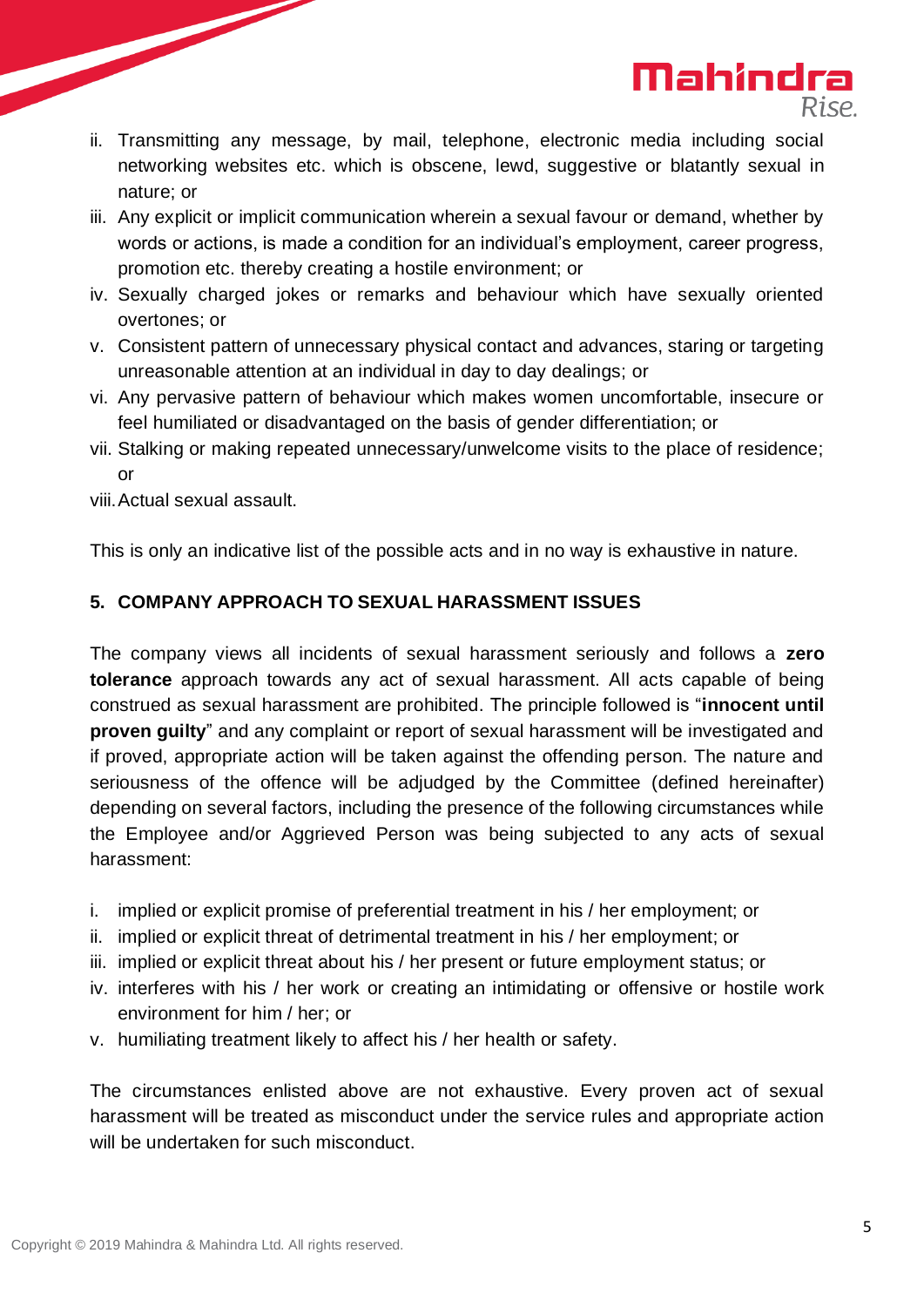

#### <span id="page-5-0"></span>**6. COMPLAINTS HANDLING PROCESS**

The Company has established the following process to ensure that any incidence of sexual harassment is dealt with appropriately, sensitively and expeditiously, in a fair and transparent manner.

A. INTERNAL COMPLAINTS COMMITTEE FOR PREVENTION AND REDRESSAL OF SEXUAL HARASSMENT RELATED ISSUES:

The "Internal Complaints Committee" ("Committee" or "ICC") will be constituted for the Company. The Head of People Development along with the Strategic Management Council will be responsible for the formation of the Committee and ensuring that all the complaints are addressed by the Committee. The constitution of the Committee will be as per the provisions of the Act. The Company will announce the names and contact details of the members of this Committee for all the employees and display the same in places easily accessible to employees and visitors, alike. These are also brought out in Annexure I to this policy. Annexure I would be amended as and when the constitution of the Committee is amended.

| The Committee will be constituted as per the following guidelines at all the locations of |  |
|-------------------------------------------------------------------------------------------|--|
| the Company:                                                                              |  |

| Category of the<br>member                                                                    | No. of<br>members | <b>Remarks</b>                                                                                                                                                                                                               |  |
|----------------------------------------------------------------------------------------------|-------------------|------------------------------------------------------------------------------------------------------------------------------------------------------------------------------------------------------------------------------|--|
| <b>Presiding Officer</b>                                                                     |                   | A senior level woman employee to be appointed<br>as Presiding Officer of the Committee.                                                                                                                                      |  |
| Employee                                                                                     | 2 or more         | Employees of the Company or of the Mahindra<br>Group committed to the cause of prevention of<br>sexual harassment or having experience in social<br>work or legal knowledge to be nominated as a<br>part of the Committee.   |  |
| NGO or<br>Associations<br>committed to the<br>cause of prevention<br>of sexual<br>harassment |                   | member from an NGO or associations<br>A<br>committed to the cause of prevention of sexual<br>harassment or a person familiar with the issues<br>relating to sexual harassment to be nominated as<br>a part of the Committee. |  |

It may be noted that:

- In case a senior level employee woman employee is not available, the Presiding Officer can be nominated from other Mahindra Group Company.
- It is mandatory that at least one-half of the total members of the Internal Complaints Committee so appointed be women members.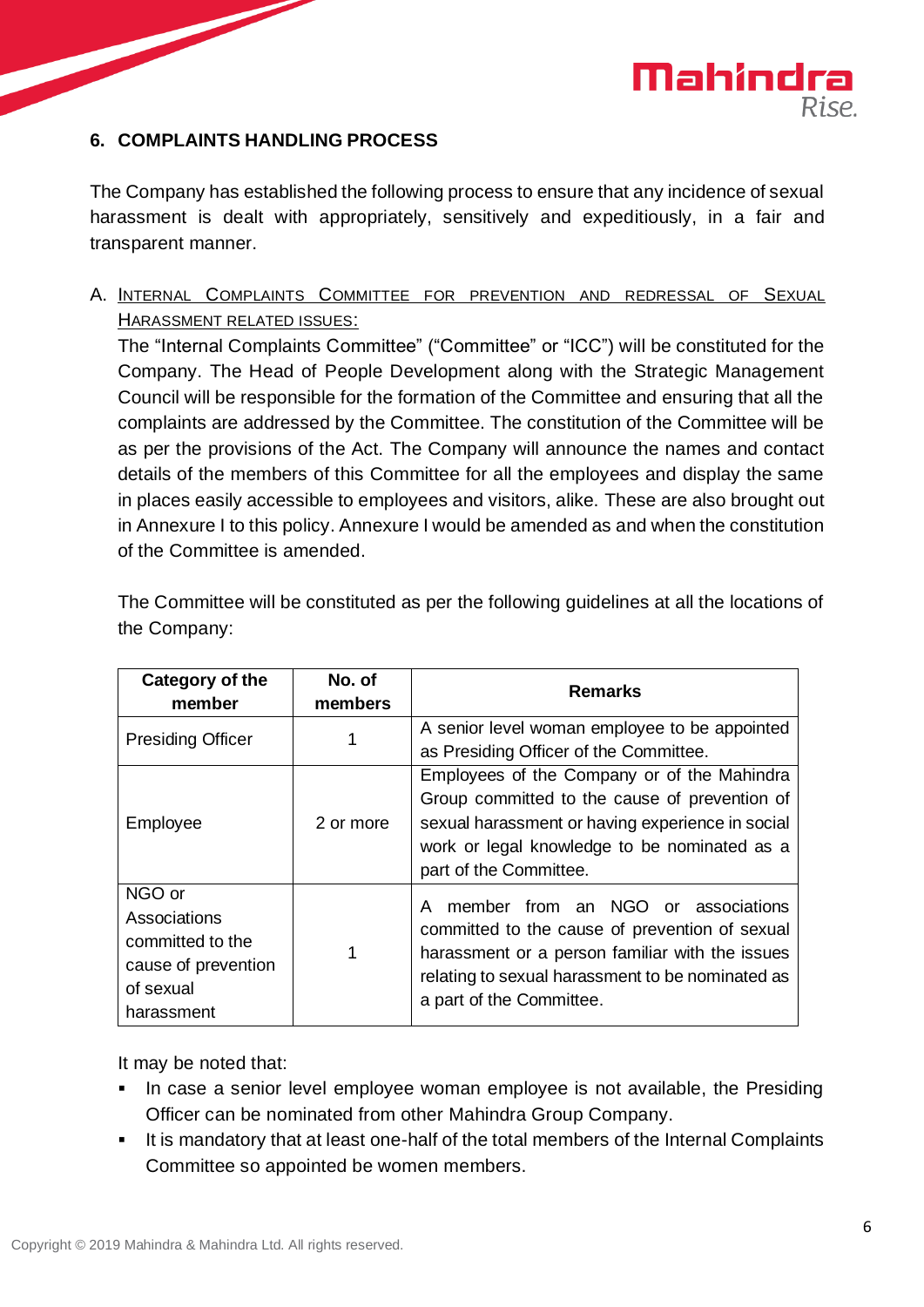

The Committee will be responsible for dealing with all complaints of sexual harassment pertaining to any Premise as per procedure prescribed under the Act. In case necessitated by circumstances like conflict of interest, unavailability of members, or sudden spike in number of complaints, the Presiding Officer of the Committee may request the appropriate authority, to reconstitute/reassign members to ensure that the investigation is carried in a fair and just manner.

#### **Quorum:**

The quorum for conducting inquiry in each complaint shall be two-third the strength of the Committee. The presence of the Presiding Officer and external member is mandatorily required for purposes of the Quorum.

#### **Term of Office:**

Each ordinary member will hold office for three years only in a Committee from the date of appointment. They will be eligible for reappointment at the discretion of the issuing authority. The Presiding Officer will hold office permanently and shall be changed only at the discretion of the issuing authority.

#### **Recusal**

If upon receipt of a complaint or at any stage of the inquiry it is comes to light that either the complainant or respondent is related to any of the Committee member or is working in the same chain of command or has any conflict of interest in any other manner, the Presiding Officer shall select the quorum without the member having conflict of interest. In case it is not possible to do so by reason of the person in conflict being the Presiding Officer herself or the external member or the number of members in conflict being such that quorum cannot be formed, the Presiding Officer shall inform the appropriate authority, who shall then appoint suitable members for inquiring into the complaint.

#### **Code of Conduct for ICC Members**

To effectively address workplace sexual harassment complaints in a completely unbiased manner, the ICC is expected to:

- i. Have complete knowledge of the 'Prevention of Sexual Harassment' Act and Organizational Policy on Sexual Harassment
- ii. The ICC members are expected to uphold the policy not only for execution, but also in their day to day demeanour at workplace and beyond.
- iii. Investigate the main issues in the complaint based on the information gathered
- iv. Treat the complainant and the accused with full respect.
- v. Do not pre-judge. No person is right or wrong till the inquiry is complete and a decision is taken. It should reflect in the language and words used by ICC members during and outside of the inquiry.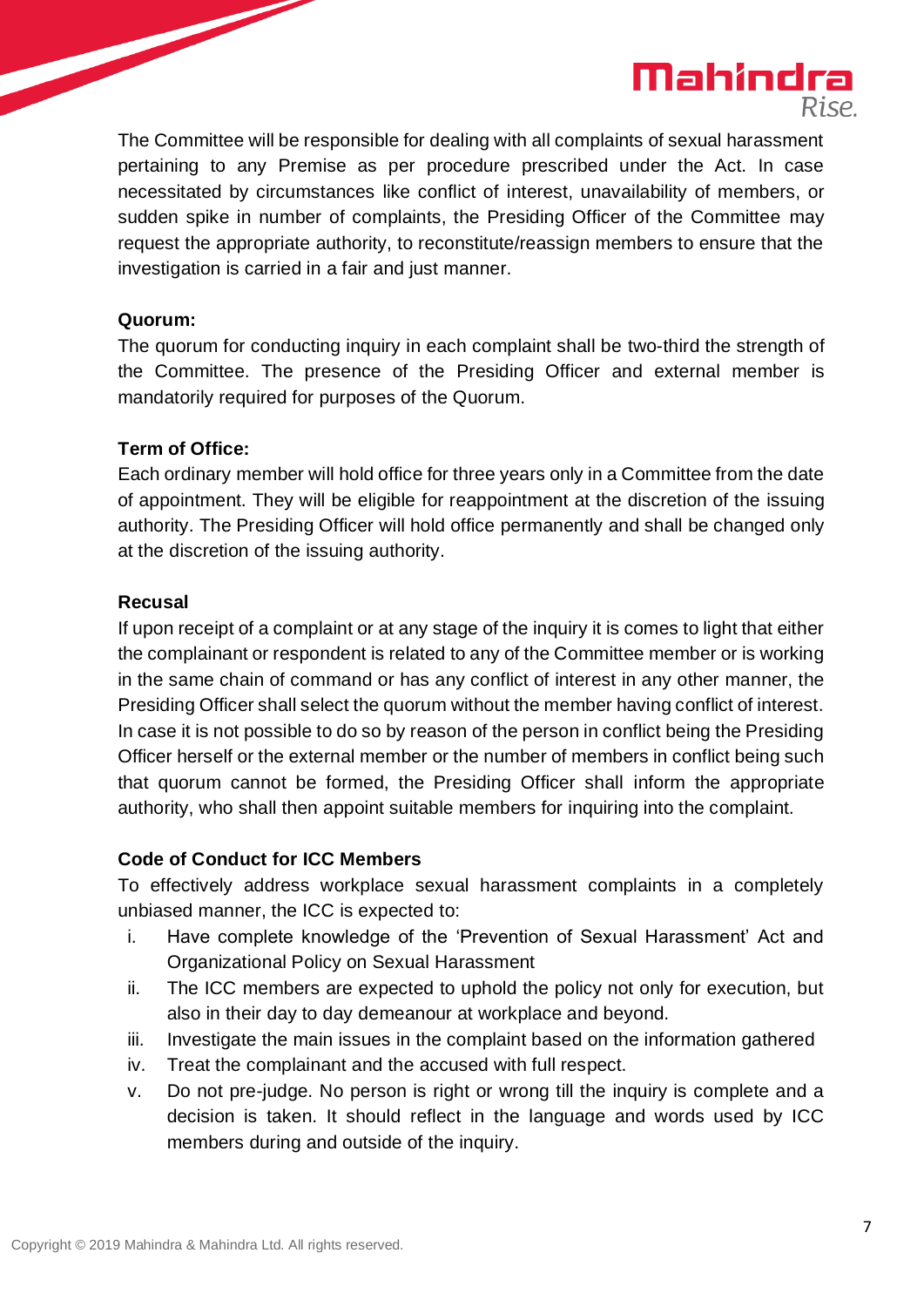

- vi. Ensure both the parties are aware of the process of investigation and redressal as well as their rights and responsibilities within it.
- vii. Ensure that interim findings before conclusion are prepared and shared with parties to enable them to make their representation.
- viii. Prepare a comprehensive report with findings, testimonies and recommendations.
- ix. Refrain from getting aggressive, interrupting or insisting on a graphical description of the event.
- x. Show empathy, respect, fairness, receptivity and complete attention towards the parties both in conduct and spirit.
- xi. Do all such things as are necessary to ensure that all steps are taken necessary for parties, to ensure that they are given a reasonable opportunity to present their case and defend themselves so that no prejudice is caused to either of the parties.
- xii. Accept that each member could have independent views based on the evidence. Try to come to a common convergence based on facts highlighted during the inquiry – do not influence or coerce each other to agree to a viewpoint. Any of ICC members can finally have and record a "Dissenting View" as well in the final report.
- xiii. Copies of proceeding are given to parties and acknowledgment obtained on a day to day basis.
- xiv. Abstain from discussing regarding the complaint amongst the fellow ICC Members in the presence of the Complainant or the Respondent.
- xv. Refrain from coaching, guiding or influencing the Witnesses, the Complainant or the Respondent during or outside of the inquiry.
- xvi. Ensure that the details of the complaint are not shared with anyone in the organization or outside apart from relevant people in the hierarchy who have a direct role to play in the process.
- xvii. During a redressal process, the Complaints Committee is required to ensure confidentiality of the case, nonretaliation / intimidation by the other party and recommend interim measures as needed to conduct a fair inquiry.
- xviii. For External Member: Cannot solicit or do any business with any part of the organization (including trainings).

## B. PROCESS FOR DEALING WITH INCIDENTS OF SEXUAL HARASSMENT

Any Employee or Aggrieved Person who experiences sexual harassment at the Premises must file a complaint in writing to the relevant Committee within 3 months from the date of the incident. However, this time limit may be extended by the Committee if there are substantial reasons, justifications or circumstances which have prevented the Employee or Aggrieved Person from filing this complaint. In the event of the physical or mental incapacity or death of the affected Employee or Aggrieved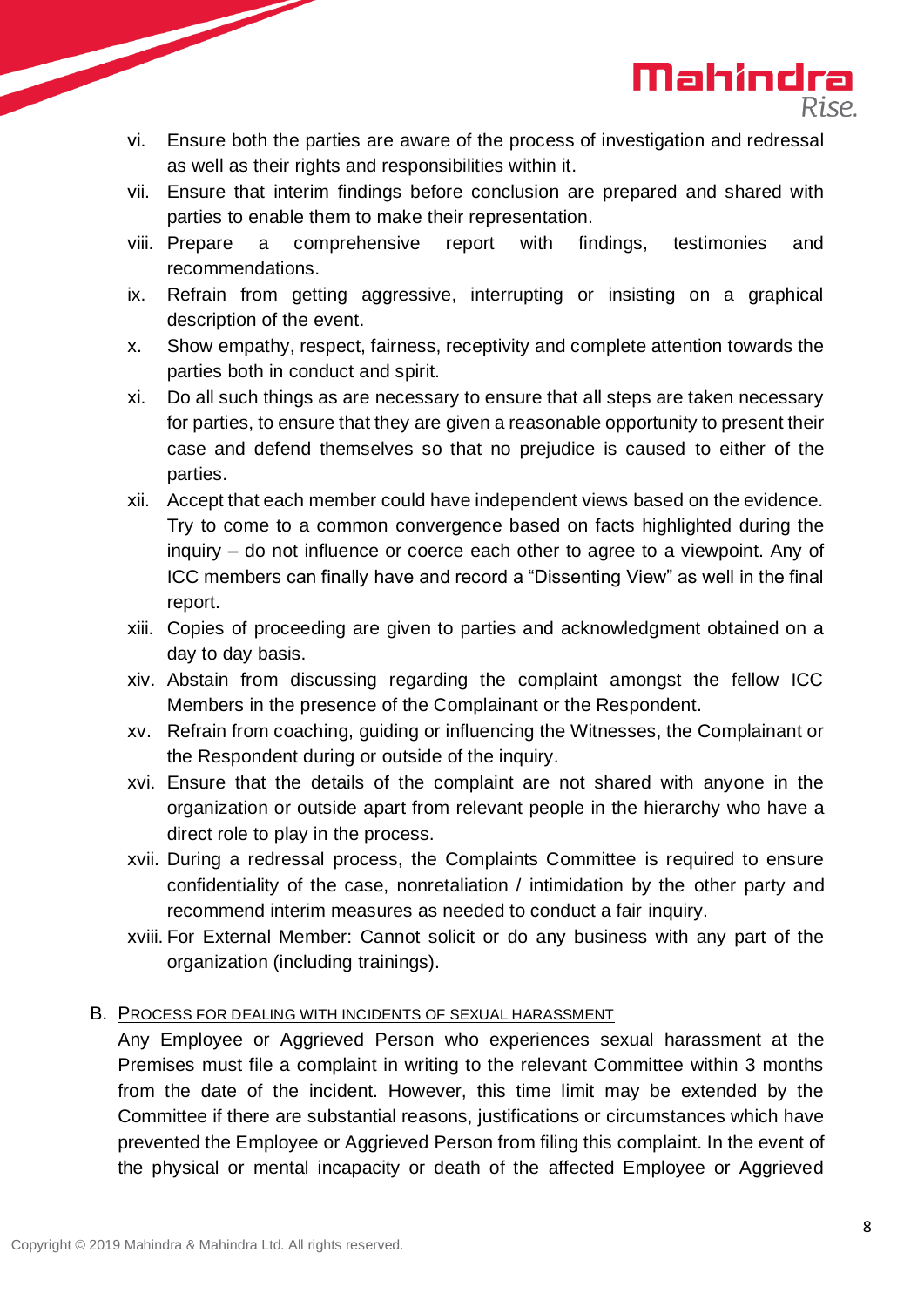

Person, then a complaint filed by other people as prescribed under Section 9 of the Act will be entertained. If the Committee arrives at a conclusion that the complaint is barred by time, it shall not proceed further with the complaint and shall forward the same to Mahindra Group Corporate HR for necessary inquest under the Code of Conduct.

### *i. Settlement*

After filing such a complaint, if the Employee or Aggrieved Person so requests, prior to initiating an inquiry, the Committee can try to settle the matter through conciliation, provided that no monetary settlement shall be made as a basis of such conciliation. If such a settlement is reached, the Committee will record the settlement and action will be taken by the Company as specified in the recommendation. Copies of the settlement will also be provided to the Employee or Aggrieved Person and the respondent. However, it is to be noted that where a settlement is arrived at, no further inquiry will be made by the Committee, unless the terms of settlement have not been complied with.

### *ii. Inquiry*

- **.** If the Employee or Aggrieved Person does not request for a settlement then, on receipt of such a complaint, the Committee will immediately arrange to fully investigate all relevant details of the matter.
- The Committee shall make the inquiry into the complaint in accordance with the principles of natural justice.
- Both parties will be given reasonable opportunity to be heard by the Committee. A copy of the findings shall also be given to both parties to enable them to make representations against the findings before the Committee.
- The Presiding Officer will ensure that day to day proceeding are handed over to the parties and due acknowledgement obtained thereon
- This inquiry will be completed within 90 days. Further, within 10 days of completion of the inquiry, the Committee will formally record the result of the inquiry and forward its recommendations for appropriate action to the concerned officers of the Company who will act upon such recommendations of the Committee within 60 days.
- A copy of the final report will be made available to both parties.

## *iii. Interim Relief*

During the pendency of an inquiry, the complainant may submit a written request to the Committee for any of the following as an interim measure of relief:

▪ transfer of either of the parties to any other workplace; or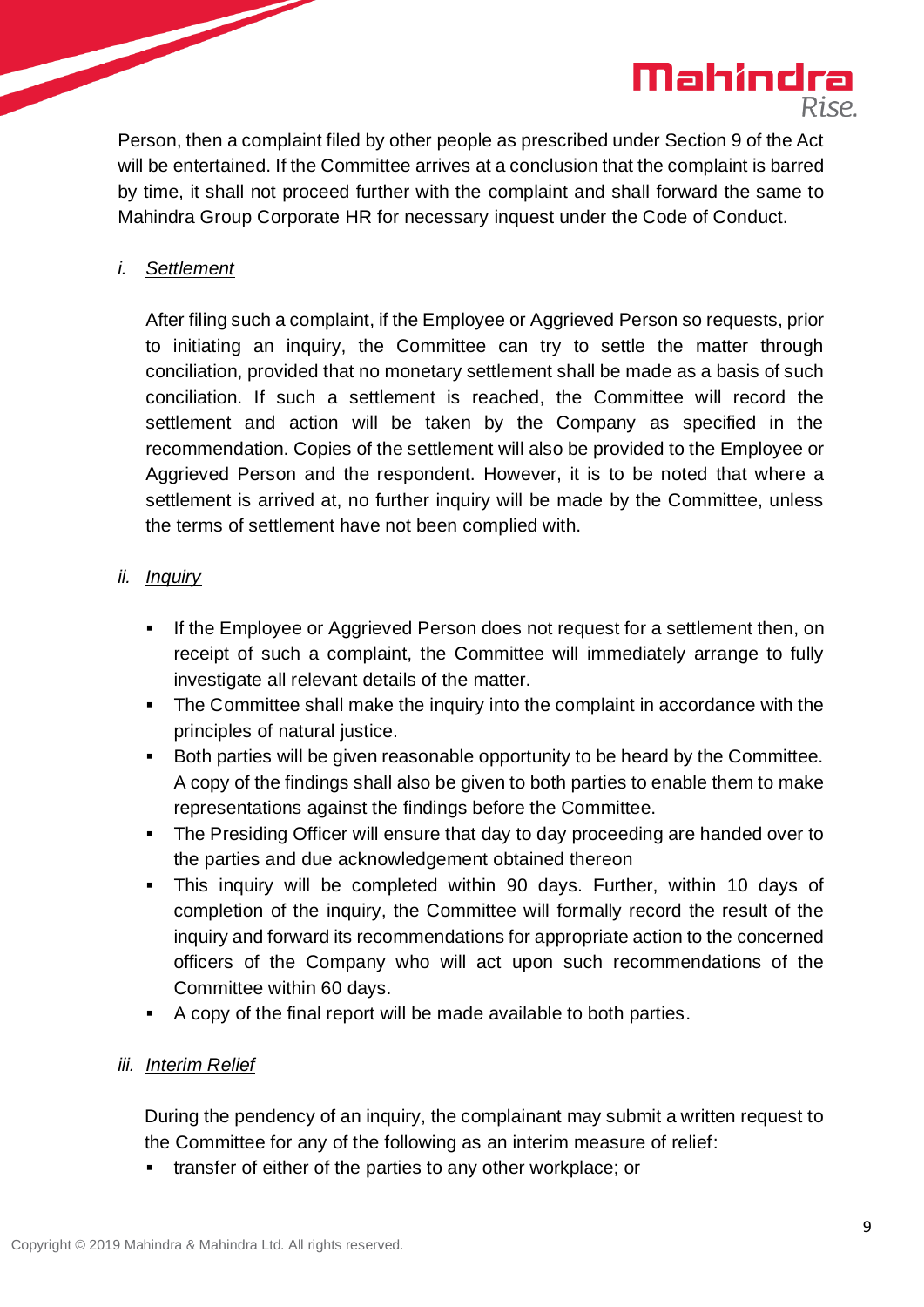▪ grant of leave to the complainant upto a period of 3 months, in addition to his / her normal leave entitlement or

Mahindra

- **EXE** restraining the respondent from reporting on or assessing the work performance of the complainant or
- **•** granting such other relief as may be appropriate

The Committee will consider the same in the facts and circumstances of the case and decide as to the necessity of such relief. If the Committee recommends to the Company any of the above actions, Company shall carry out the same and inform the Committee.

## *iv. Power of the Committee for conducting an Inquiry*

For the purpose of conducting an inquiry into any complaint received by it from an Employee or an Aggrieved Person, the Committee may:

- summon and enforce the attendance of any person and examine him / her on oath;
- require the discovery and production of documents; and
- perform or require performance of any other such act which may be prescribed under the Act.

## *v. Action against the Offender*

- Committee may recommend such action necessary to meet the ends of justice as it deems fit, including but not limited to such disciplinary action as may be specified in the terms of employment of the offender(s), based on the circumstances and seriousness of the offence.
- **.** If the Committee so deems fit and appropriate, then it may direct the respondent to pay compensation to the complainant (either through deduction from salary or in case respondent has left Mahindra Insurance Brokers Ltd. or is on leave, then direct payment).
- If such compensation is not paid, then recovery of this amount will be done as an arrear of land revenue as per law.

## *vi. Invocation of Indian Penal Code*

If the aggrieved person chooses to file a complaint in relation to the offence under the Indian Penal Code or any other applicable law, the Company will provide such assistance to him / her as he / she may require. Furthermore, the Company may also cause to initiate action, under the Indian Penal Code or any other applicable law, against the offender. In the event that the offender is an employee of a different entity/organization/company, then if the aggrieved Employee so desires, the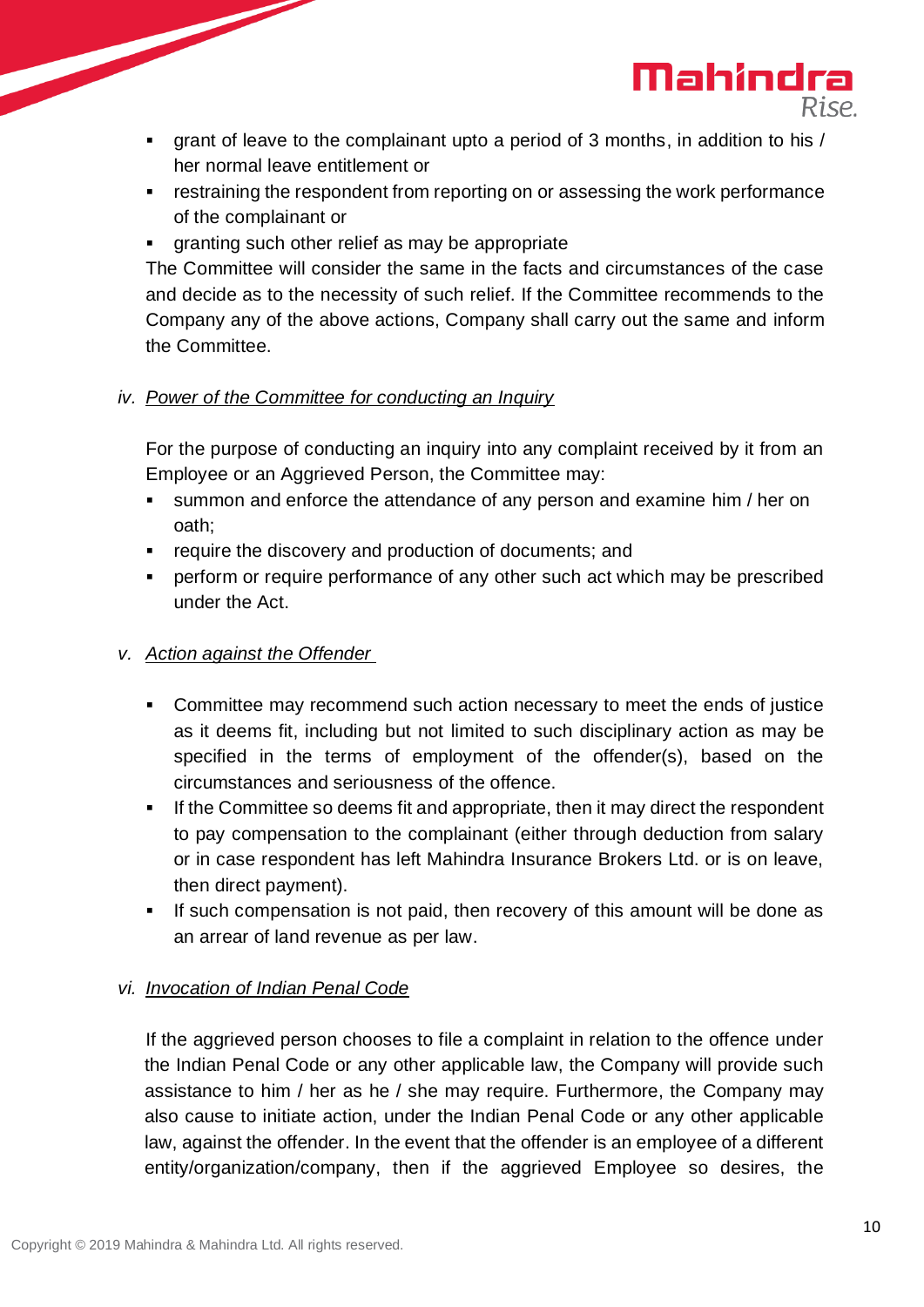

Company will cause to initiate action in the workplace at which the incident of sexual harassment took place.

#### *vii. False, Frivolous or Malicious Complaints*

Where the Committee arrives at a conclusion that the allegation against the offender is malicious or the complainant has made the complaint knowing it to be false or has produced any forged or misleading document, then the same will be viewed very seriously by the Company and appropriate action will be taken against such complainant.

#### *viii.Confidentiality of the Complainant and of the alleged offender*

- Any complaints or incidents reported under this policy shall be treated with all possible care, sensitivity and discretion and any information pertaining to the contents of the complaint, the identity and addresses of the Aggrieved Person, respondent and witnesses, any information relating to conciliation and inquiry proceedings, recommendations of the Committee and the action taken by the employer will not be published, communicated or made known in any manner to the public, press or media.
- For creating awareness, the Company may disseminate information through internal communication after ensuring that the particulars have been so changed that identification of the Aggrieved Person and witnesses is not possible.

#### *ix. Preparation of Annual report and compliance with appropriate statutes:*

The Committee will prepare the annual report in accordance with Section 21 of the Act which shall contain the following details:

- a) Number of complaints of sexual harassment received in the year
- b) Number of complaints disposed off during the year
- c) Number of cases pending for more than 90 days
- d) Number of workshops or awareness programs against sexual harassment carried out
- e) Nature of action taken by the concerned officers of the Company.
- The annual report will be submitted to the CGC (Corporate Governance committee).

It will be the duty and responsibility of the HR representative in the Committee to file annual report with the District Officer notified under Section 5 of the Act by the appropriate Government.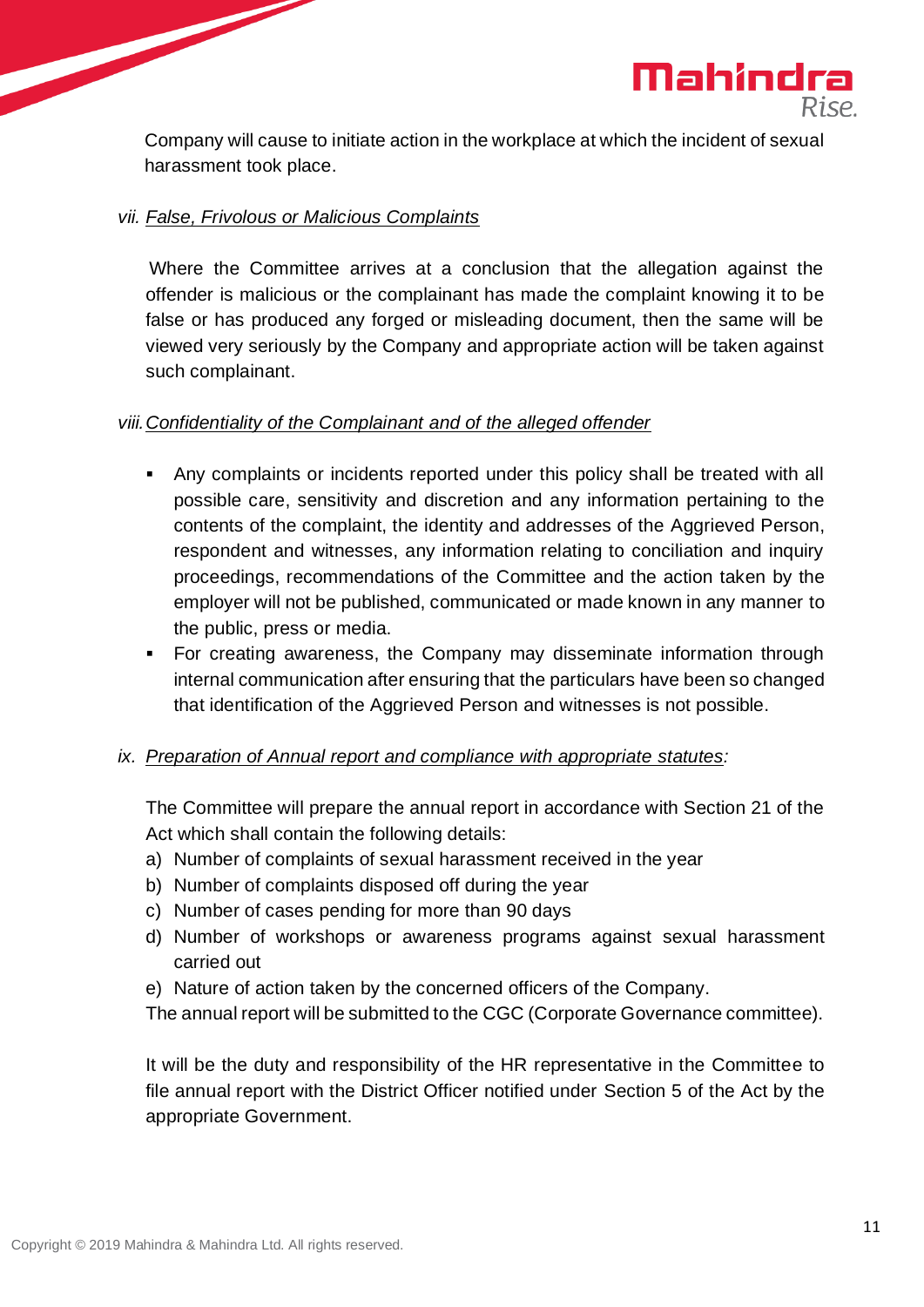

#### <span id="page-11-0"></span>**7. POLICY REVIEW**

The Company shall have a Secretariat for ensuring the fulfilment of the Company's responsibilities under the Act and shall act as interface between the Committees and the Company. This Secretariat will be called POSH Secretariat and shall comprise Head-People Development and Presiding Officer of the ICC. The POSH Secretariat of the Company may seek assistance, as required, from the Legal Department or from the Mahindra Group HR Diversity & Inclusion team. The responsibilities of the POSH Secretariat will be to ensure the following:

- a. Review of this policy from time to time to ensure that the same is in line with the law of the land.
- b. Conduct awareness programs and create forums for dialogue to sensitize all employees about the provisions of the Act and this Policy. This could be done under the aegis of Mahindra Leadership University.
- c. Conduct seminars and workshops for the Committee members. This could be done under the aegis of Mahindra Leadership University
- d. Receive from Committee, upon conclusion of inquiry, all documents and evidence pertaining to each complaint and preserve the same in a secure manner to ensure strict confidentiality.
- e. Provide assistance for filing Annual Reports with respective District Officers.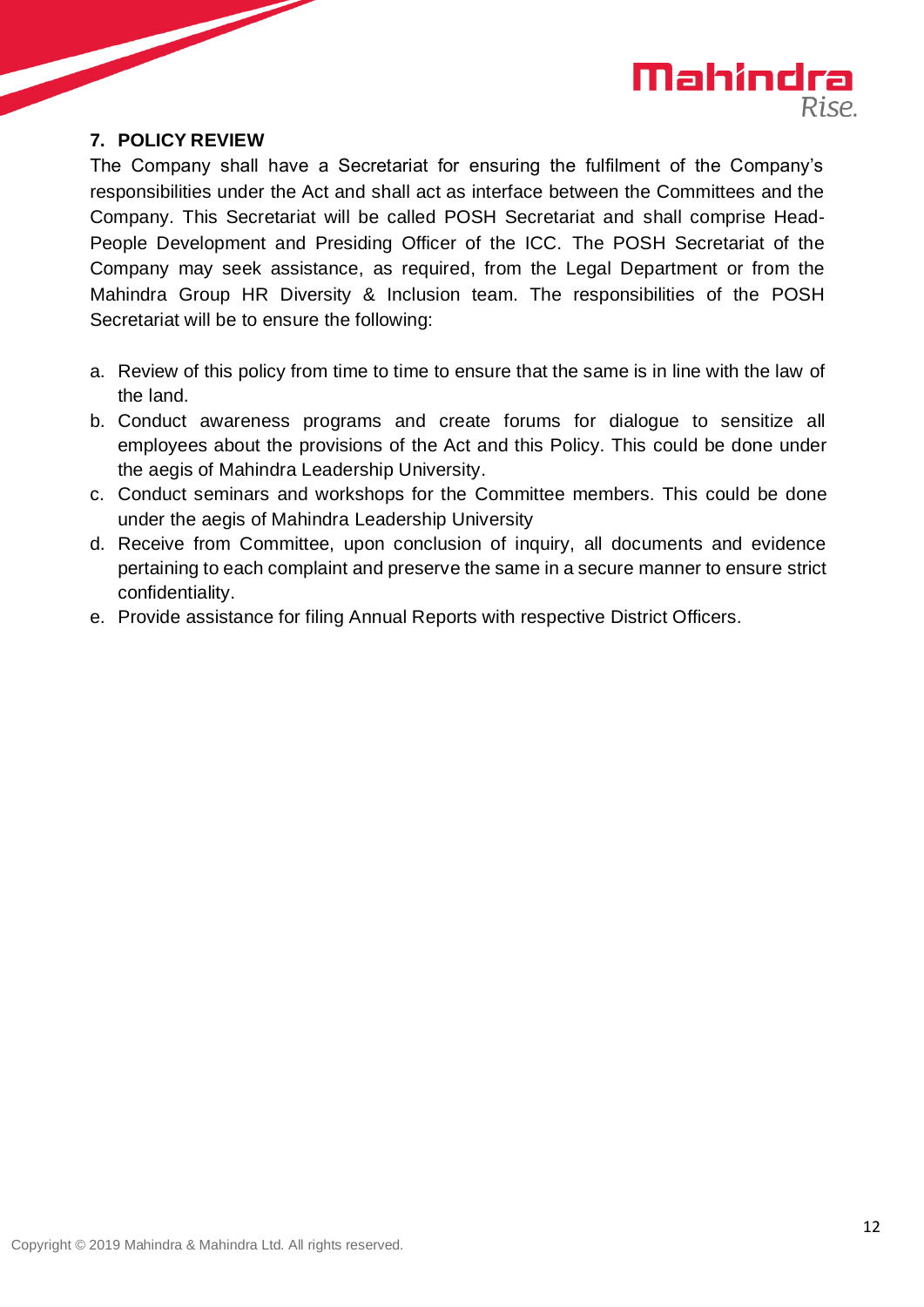



## **Annexure I — Composition of the Internal Complaints Committee**

<span id="page-12-0"></span>The Internal Complaints Committee comprises the following members:

| Sr. | Name                   | Role                     | Designation                               |
|-----|------------------------|--------------------------|-------------------------------------------|
| 1   | Swati Khadye           | <b>Presiding Officer</b> | Head – Information Technology and Digital |
| 2   | <b>Richard Clement</b> | Member                   | <b>Principal Officer</b>                  |
| 3   | Ashwini Parulekar      | Member                   | Manager - Customer Retention              |
| 4   | <b>Nitin Firke</b>     | Member                   | <b>Chief of Reinsurance</b>               |
| 5   | Savita Sholapurkar     | <b>External Member</b>   |                                           |